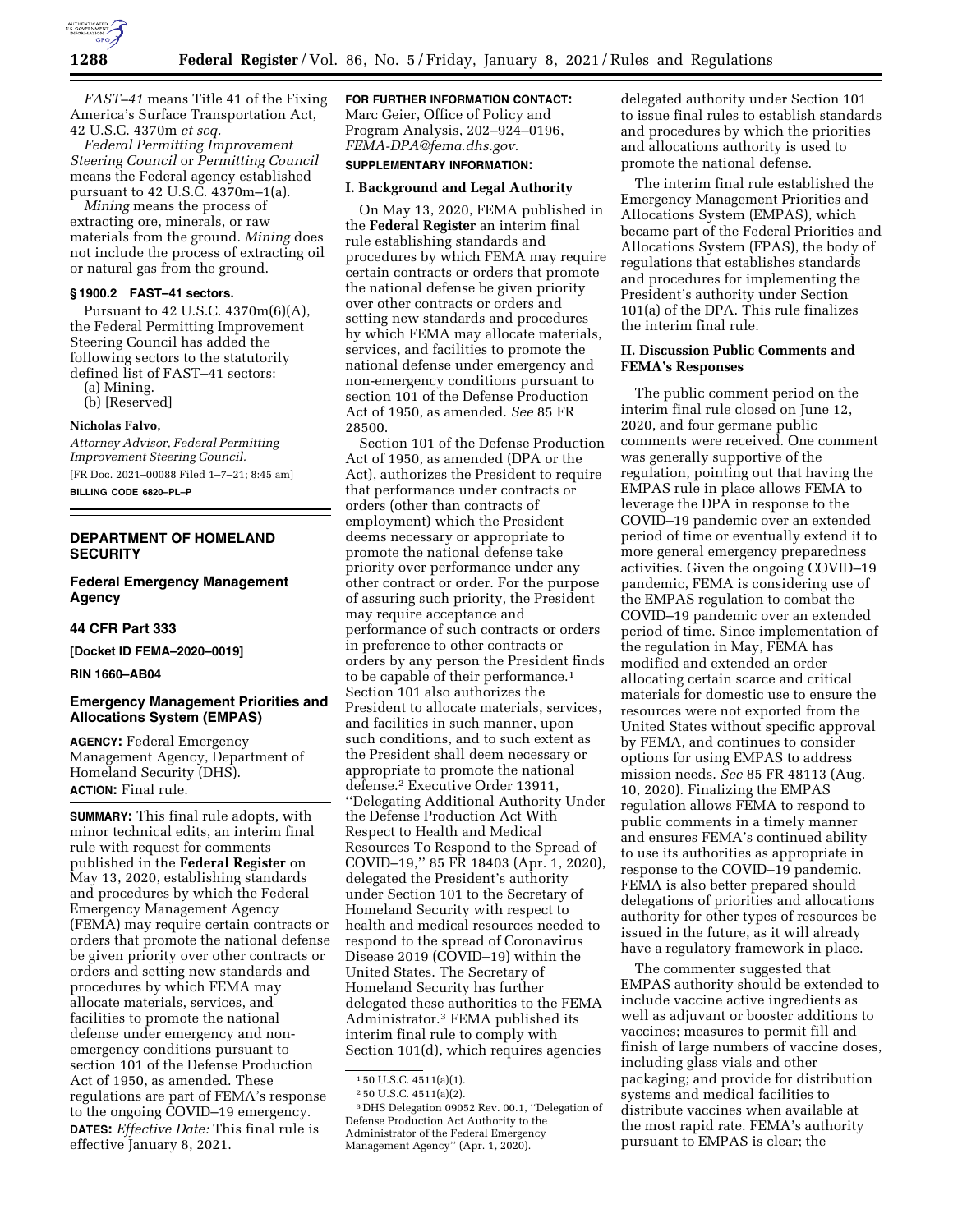President delegated FEMA 4 the authority to exercise section 101 of the DPA with respect to health and medical resources needed to respond to the spread of COVID–19 within the United States. The EMPAS regulation defines ''health and medical resources'' as ''drugs, biological products, medical devices, materials, facilities, health supplies, services, and equipment required to diagnose, mitigate, prevent the impairment of, improve, treat, cure, or restore the physical or mental health conditions of the population.'' This definition mirrors the definition of ''health resources'' established by the Department of Health and Human Services (HHS) in their Health Resources Priority and Allocations System (HRPAS) regulation<sup>5</sup> to ensure consistency across agencies delegated authority by the President to utilize these resources to respond to the COVID–19 pandemic. Vaccines, which are defined as biological products under section 351(i) of the Public Health Service Act (42 U.S.C. 262(i)), are considered a health and medical resource and thus would fall within the scope of the HRPAS and EMPAS regulations, including any materials associated with vaccines, including glass vials and other packaging.6 Similarly, distribution systems and medical facilities for vaccine distribution also constitute health and medical resources under EMPAS.7 Given the need for consistency across agencies to ensure a unified response in combating this pandemic and avoid any confusion in implementation, FEMA is retaining the definition of ''health and medical resources'' from the interim final rule and believes the definition provides sufficient clarity regarding the resources covered by the rule.

The same commenter pointed out that, while FEMA already possesses subdelegated authority to use both the Department of Commerce's Defense Priority and Allocations System (DPAS) and the Department of Agriculture's

5*See* 45 CFR 101.20.

6HHS has long held resource authority for health resources. *See* Executive Order 13603, 77 FR 16651 (Mar. 22, 2012) and more recently Executive Order 13909, 85 FR 16227 (Mar. 23, 2020). While Executive Order 13911 delegated the same authorities to DHS, HHS's extensive expertise in this area would be required for any vaccine development-related efforts.

7*See* 44 CFR 333.8. *See also* 45 CFR 101.20.

Agriculture Priority and Allocations System (APAS) regulations, having the EMPAS regulations should enhance predictability. The commenter noted the EMPAS regulations were generally patterned after other Federal Priority and Allocations System (FPAS) regulations, with some exceptions. For example, the EMPAS regulations discuss rated orders placed by FEMA or a Delegate Agency to facilitate sales to third parties. The commenter noted this distinction could refer to contracts placed in support of hospitals or other health entities or serve as a more general reference to the overarching distributorstyle role FEMA and other Federal entities have played during the COVID– 19 pandemic response to date. The distinction could also set up a type of hybrid rated order/allocation action. FEMA may leverage the EMPAS regulation to facilitate sales to third parties with respect to contracts placed in support of entities seeking scarce and critical health and medical resources and to assist in the distribution of these resources as appropriate. The agency does not intend to create a hybrid rated order/allocation action.

This commenter urged FEMA to be prepared to exercise EMPAS authority and delegate authority to assure the ability to produce, manufacture, fill, and finish coronavirus vaccines, specifically requesting the regulation make clear that emergency authority includes the ability to pre-manufacture vials and syringes as necessary to provide a large number of vaccine doses. As explained above, although vaccines and associated materials are within the authority delegated by Executive Order 13911, HHS is the agency with expertise in vaccine development and FEMA does not anticipate having a role in that process. FEMA believes the regulation provides sufficient clarity regarding the resource authority delegated by Executive Order 13911 and no changes are required in this final rule.

Another commenter offered suggested improvements to § 333.13 regarding timelines for responses to rated order requests. Specifically, the commenter recommended changes to § 333.13(d)(2) to allow for responses within 6 or 12 hours ''after confirmation of receipt by vendor/contractor personnel during normal business hours.'' FEMA appreciates that the proposed change would allow vendors and contractors more time to handle rated order requests consistent with their normal business practices, but rated orders are designated as such specifically because of the need to handle them differently than ordinary orders. The language in § 333.13(d)(2) mirrors the existing

Department of Commerce DPAS regulations at 15 CFR 700.13(d)(2). As explained in the preamble to the interim final rule, FEMA adopted language consistent with the DPAS regulation because rated orders placed for the purpose of emergency preparedness would require a shorter timeframe to ensure delivery in time to provide disaster assistance, emergency response, or similar activities. Further, the timeframes given in § 333.13(d)(2) are the minimum allowed and only apply when ''expedited action is necessary or appropriate.'' As such, FEMA does not expect 6- or 12-hour response deadlines to be used frequently, and therefore does not expect the regulatory provision to impose a substantial burden on vendors and contractors. To ensure consistency across FPAS regulations, and because of the nature of FEMA's mission, FEMA is retaining the language from the interim final rule in the final rule. Additionally, the commenter suggested the use of the term "immediately" in  $\S 333.13(d)(3)$  and elsewhere could not be realistically defined. The commenter recommended alternative language, such as, ''as soon as reasonably practicable'' or ''promptly with commercially reasonable efforts.'' Again, the language in EMPAS is consistent with the Department of Commerce's DPAS regulations, where this provision has been in use since 2014. Given the exigent circumstances under which FEMA must provide emergency preparedness, mitigation, response, and recovery services, the requirement for immediate notification is necessary to ensure the ultimate timely delivery of these services. In addition, FEMA does not believe that the alternative terms provide a significantly more definite meaning. Therefore, FEMA is retaining the language from the interim final rule to ensure consistency across FPAS regulations.

Two commenters focused their comments exclusively on vaccines, a topic not directly addressed by EMPAS. One commenter requested an ethically produced vaccine that is not developed from aborted fetal cells. The EMPAS regulation does not discuss vaccine development. As explained above, FEMA's EMPAS regulation is limited to establishing standards and procedures for priority and allocation orders for ''health and medical resources'' as defined in the interim final rule at § 333.8. Although vaccines fall within the scope of ''health and medical resources'' authority delegated to HHS and to FEMA, FEMA has not played a substantial role in the development of

<sup>4</sup>See Executive Order 13911, 85 FR 18403 (Apr. 1, 2020), DHS Delegation 09052 Rev. 00 ''Delegation of Defense Production Act Authority to the Administrator of the Federal Emergency Management Agency'' (Jan. 3, 2017), and DHS Delegation 09052 Rev. 00.1, ''Delegation of Defense Production Act Authority to the Administrator of the Federal Emergency Management Agency'' (Apr. 1, 2020).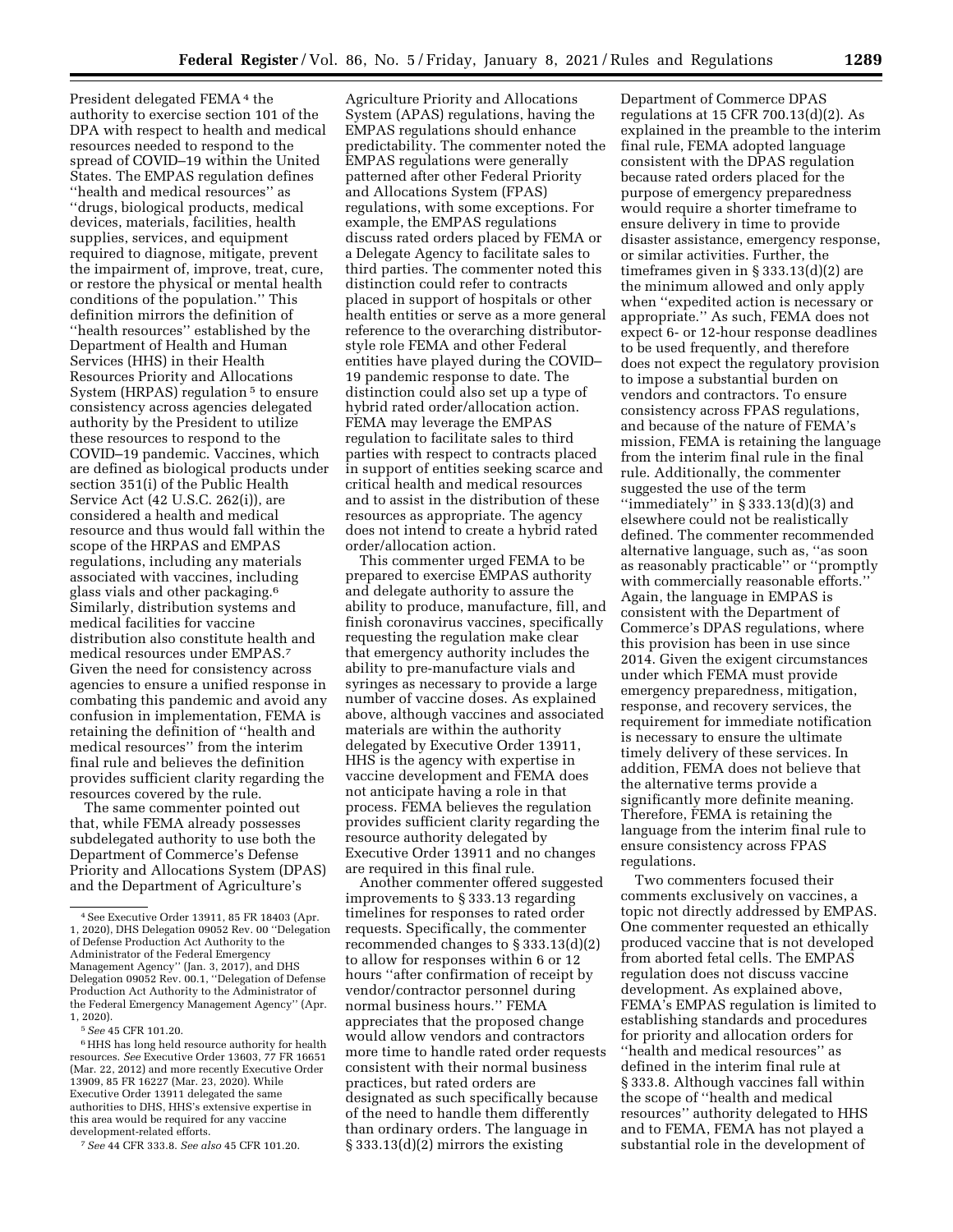the vaccine given HHS's expertise in the field and long-standing resource authority in the area. Thus, FEMA is not revising the interim final rule in this regard. Finally, one commenter stated her lack of trust in vaccines and indicated she did not want vaccines to be required for school attendance. The EMPAS regulations set standards and procedures for priority and allocation orders for health and medical resources to promote the national defense in response to the COVID–19 pandemic. The regulations do not require individuals to be vaccinated.

#### **III. Technical Changes**

This rule makes technical changes to the interim final rule. The authority citation for the final rule is being updated to include DHS Delegation Number 09052 Rev. 00 (Jan. 3, 2017), and to make non-substantive formatting revisions to authorities previously included. The interim final rule contained a placeholder reference to an OMB clearance number for an information collection under the Paperwork Reduction Act. *See* 44 CFR 333.20(c). OMB issued the related Paperwork Reduction Act Notice of Action on May 13, 2020, the same day the interim final rule published in the **Federal Register**. As a result of OMB's action, FEMA now has a permanent OMB clearance number. Therefore, FEMA is removing from § 333.20(c) the placeholder reference, ''1660–NW122'' and adding in its place the permanent number, ''1660–0149.''

### **IV. Regulatory Analysis**

#### *A. Administrative Procedure Act (APA)*

This rule is effective immediately because the delayed effective date generally required by the APA is unnecessary. *See* 5 U.S.C. 553(d)(3). The interim final rule that this final rule makes final, with only technical changes, is already in effect.

## *B. Executive Order 12866, Regulatory Planning and Review, Executive Order 13563, Improving Regulation and Regulatory Review, and Executive Order 13771, Reducing Regulation and Controlling Regulatory Costs*

Executive Orders 12866 (''Regulatory Planning and Review'') and 13563 (''Improving Regulation and Regulatory Review'') direct agencies to assess the costs and benefits of available regulatory alternatives and, if regulation is necessary, to select regulatory approaches that maximize net benefits (including potential economic, environmental, public health and safety effects, distributive impacts, and

equity). Executive Order 13563 emphasizes the importance of quantifying both costs and benefits, of reducing costs, of harmonizing rules, and of promoting flexibility. Executive Order 13771 (''Reducing Regulation and Controlling Regulatory Costs'') directs agencies to reduce regulation and control regulatory costs and provides that ''for every one new regulation issued, at least two prior regulations be identified for elimination, and that the cost of planned regulations be prudently managed and controlled through a budgeting process.''

This final rule has been drafted and reviewed in accordance with Executive Order 12866. This rule has been designated a ''significant regulatory action'' and economically significant under Section 3(f) of Executive Order 12866. Accordingly, the rule has been reviewed by the Office of Management and Budget.

This final rule adopts the interim final rule (IFR) that established standards and procedures by which FEMA may require certain contracts or orders that promote the national defense be given priority over other contracts or orders and setting new standards and procedures by which FEMA may allocate materials, services, and facilities to promote the national defense under emergency and non-emergency conditions pursuant to section 101 of the Defense Production Act of 1950, as amended. Accordingly, relative to a post-IFR baseline, this final rule has no economic impact. Below, FEMA also examines the rule's impacts relative to a pre-IFR baseline.

This rule sets criteria and procedures under which FEMA will authorize prioritization of certain orders or contracts as well as criteria under which FEMA will issue orders allocating materials, services, and facilities. Under prioritization, FEMA will designate certain orders as one of two possible priority levels. Once so designated, such orders are referred to as ''rated orders.'' The recipient of a rated order must give it priority over an unrated order or an order with a lower priority rating. A recipient of a rated order may place orders of the same priority level with their suppliers and subcontractors for supplies and services necessary to fulfill FEMA's rated order. The suppliers and subcontractors must treat the request from the recipient as a rated order with the same priority level as the original rated order. The rule does not require recipients to fulfill rated orders if the price or terms of sale are not consistent with the price or terms of sale of similar non-rated orders. The rule provides a defense from any liability for damages or penalties for any action or inaction

required to maintain compliance with the rule.

The impact of EMPAS on private companies receiving priority orders is expected to vary. FEMA's issuance of a priority-rated order will generally only modify the timing in which other orders are completed. Deferred orders may face delays, which impose a burden on potential recipients of these orders. FEMA's exercise of its priorities and allocations authorities under section 101 of the DPA and EMPAS is expected to have an overall positive impact on the U.S. public and industry by creating a framework by which FEMA exercises its delegated authorities, as discussed above.

Since implementation of the regulation in May, FEMA has modified and extended an allocation order allocating certain scarce and critical materials for domestic use to ensure those resources were not exported from the United States without specific approval by FEMA, and FEMA continues to consider options for using EMPAS to address mission needs. *See*  85 FR 48113 (Aug. 10, 2020). Finalizing the EMPAS regulation allows FEMA to respond to public comments in a timely manner and ensures FEMA's continued ability to use its authorities as appropriate in response to the COVID– 19 pandemic. FEMA is also better prepared should delegations of priorities and allocations authority for other types of resources be issued in the future.

## *C. Regulatory Flexibility Act*

The Regulatory Flexibility Act (RFA) (5 U.S.C. 601 *et seq.*) requires an agency to consider the impacts of certain rules on small entities. The RFA's regulatory flexibility analysis requirements apply to only those rules for which an agency was required to publish a general notice of proposed rulemaking pursuant to 5 U.S.C. 553(b) or any other law. *See* 5 U.S.C. 604(a). As discussed previously, FEMA did not issue a notice of proposed rulemaking for this action, and was not required to do so under any law. Thus, the RFA's requirements relating to a final regulatory flexibility analysis do not apply.

## *D. Unfunded Mandates Reform Act of 1995*

As noted above, no notice of proposed rulemaking was published in advance of this action. Therefore, the written statement provisions of the Unfunded Mandates Reform Act of 1995, as amended, do not apply to this regulatory action. *See* 2 U.S.C. 1532.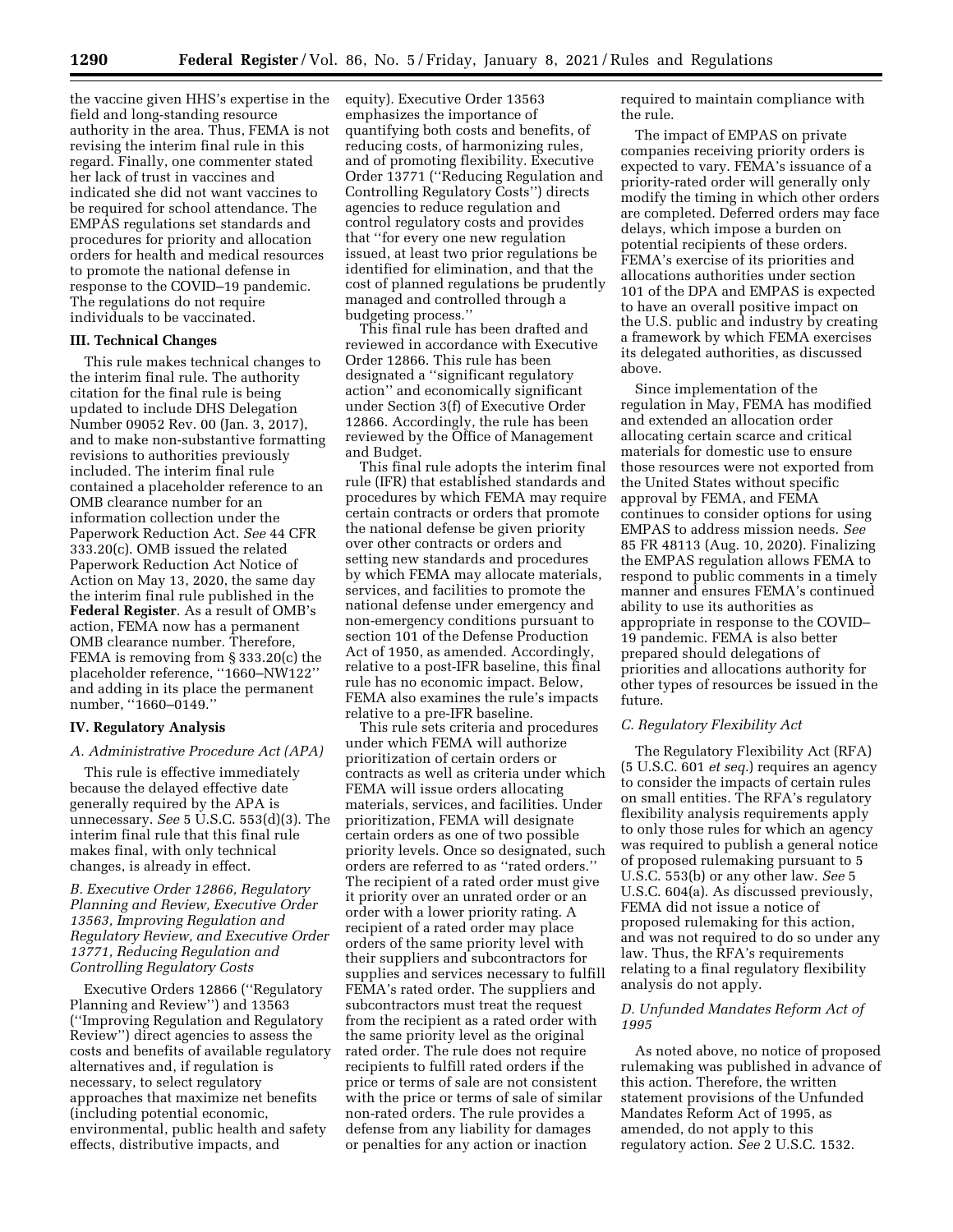# *E. Paperwork Reduction Act of 1995*

This rule contains information collections necessary to support FEMA's implementation of the President's priorities and allocations authority under Title I of the Defense Production Act of 1950 (DPA), as amended (50 U.S.C. 4501, *et seq.*). The purpose of this authority is to ensure the timely delivery of products, materials, and services necessary or appropriate to promote the national defense.

The Requests for Special Priorities Assistance collection, 1660–0149, was submitted under OMB's emergency clearance procedures. Currently, FEMA is seeking public comment on collection 1660–0149 through the normal clearance process (see 85 FR 65066, Oct. 14, 2020 8).

The new Rated Orders, Adjustments, Exceptions, or Appeals Under the Emergency Management Priorities and Allocations System (EMPAS) collection, 1660–0150, cleared OMB's emergency clearance procedures and has an expiration date of 4/30/21. Additionally, FEMA will seek public comments on the collection through the normal clearance process.

## *F. Privacy Act*

Under the Privacy Act of 1974, 5 U.S.C. 552a, an agency must determine whether implementation of a proposed regulation will result in a system of records. A ''record'' is any item, collection, or grouping of information about an individual that is maintained by an agency, including, but not limited to, his/her education, financial transactions, medical history, and criminal or employment history and that contains his/her name, or the identifying number, symbol, or other identifying particular assigned to the individual, such as a finger or voice print or a photograph. See 5 U.S.C. 552a(a)(4). A ''system of records'' is a group of records under the control of an agency from which information is retrieved by the name of the individual or by some identifying number, symbol, or other identifying particular assigned to the individual. An agency cannot disclose any record which is contained in a system of records except by following specific procedures.

In accordance with DHS policy, FEMA has completed two Privacy Threshold Analyses (PTAs). DHS has determined that this rulemaking does not affect the 1660–1660–0149 and the 1660–0150 OMB Control Numbers' compliance with the E-Government Act of 2002 or the Privacy Act of 1974, as

amended. Specifically, DHS has concluded that the 1660–0149 and 1660–0150 OMB Control Numbers are covered by the DHS/ALL/PIA–065 Electronic Contract Filing System (ECFS) Privacy Impact Assessment (PIA). Additionally, DHS has decided that the 1660–0149 and the 1660–0150 OMB Control Numbers are covered by the DHS/ALL–021 Department of Homeland Security Contractors and Consultants, 73 FR 63179 (Oct. 23, 2008) System of Records Notice (SORN).

*G. Executive Order 13175, Consultation and Coordination With Indian Tribal Governments* 

Executive Order 13175, ''Consultation and Coordination with Indian Tribal Governments,'' 65 FR 67249, November 9, 2000, applies to agency regulations that have Tribal implications, that is, regulations that have substantial direct effects on one or more Indian tribes, on the relationship between the Federal Government and Indian Tribes, or on the distribution of power and responsibilities between the Federal Government and Indian Tribes. Under this Executive order, to the extent practicable and permitted by law, no agency shall promulgate any regulation that has Tribal implications, that imposes substantial direct compliance costs on Indian Tribal governments, and that is not required by statute, unless funds necessary to pay the direct costs incurred by the Indian Tribal government or the Tribe in complying with the regulation are provided by the Federal Government, or the agency consults with Tribal officials.

FEMA has reviewed this final rule under Executive Order 13175 and has determined that this final rule does not have a substantial direct effect on one or more Indian tribes, on the relationship between the Federal Government and Indian Tribes, or on the distribution of power and responsibilities between the Federal Government and Indian Tribes.

#### *H. Executive Order 13132, Federalism*

Executive Order 13132, ''Federalism,'' 64 FR 43255, August 10, 1999, sets forth principles and criteria that agencies must adhere to in formulating and implementing policies that have federalism implications, that is, regulations that have ''substantial direct effects on the States, on the relationship between the National Government and the States, or on the distribution of power and responsibilities among the various levels of government.'' Federal agencies must closely examine the statutory authority supporting any action that would limit the policymaking discretion of the States,

and to the extent practicable, must consult with State and local officials before implementing any such action.

FEMA has determined that this rulemaking does not have a substantial direct effect on the States, on the relationship between the national government and the States, or on the distribution of power and responsibilities among the various levels of government, and therefore does not have federalism implications as defined by the Executive order.

## *I. National Environmental Policy Act of 1969 (NEPA)*

Under the National Environmental Policy Act of 1969 (NEPA), as amended, 42 U.S.C. 4321 *et seq.,* an agency must prepare an environmental assessment or environmental impact statement for any rulemaking that significantly affects the quality of the human environment. FEMA has determined that this rulemaking does not significantly affect the quality of the human environment and consequently has not prepared an environmental assessment or environmental impact statement.

Rulemaking is a major Federal action subject to NEPA. Categorical exclusion A3 included in the list of exclusion categories at Department of Homeland Security Instruction Manual 023–01– 001–01, Revision 01, Implementation of the National Environmental Policy Act, Appendix A, issued November 6, 2014, covers the promulgation of rules, issuance of rulings or interpretations, and the development and publication of policies, orders, directives, notices, procedures, manuals, and advisory circulars if they meet certain criteria provided in A3(a–f). This interim final rule meets Categorical Exclusion A3(a), ''[t]hose of a strictly administrative or procedural nature,'' and A3(b), ''[t]hose that implement, without substantive change, statutory or regulatory requirements.''

# *J. Congressional Review of Agency Rulemaking*

Under the Congressional Review of Agency Rulemaking Act (CRA), 5 U.S.C. 801–808, before a rule can take effect, the Federal agency promulgating the rule must: Submit to Congress and to the Government Accountability Office (GAO) a copy of the rule; a concise general statement relating to the rule, including whether it is a major rule; the proposed effective date of the rule; a copy of any cost-benefit analysis; descriptions of the agency's actions under the Regulatory Flexibility Act and the Unfunded Mandates Reform Act; and any other information or statements required by relevant Executive orders.

<sup>8</sup>Collection 1660–0149's 30-day comment period ended on November 13, 2020.